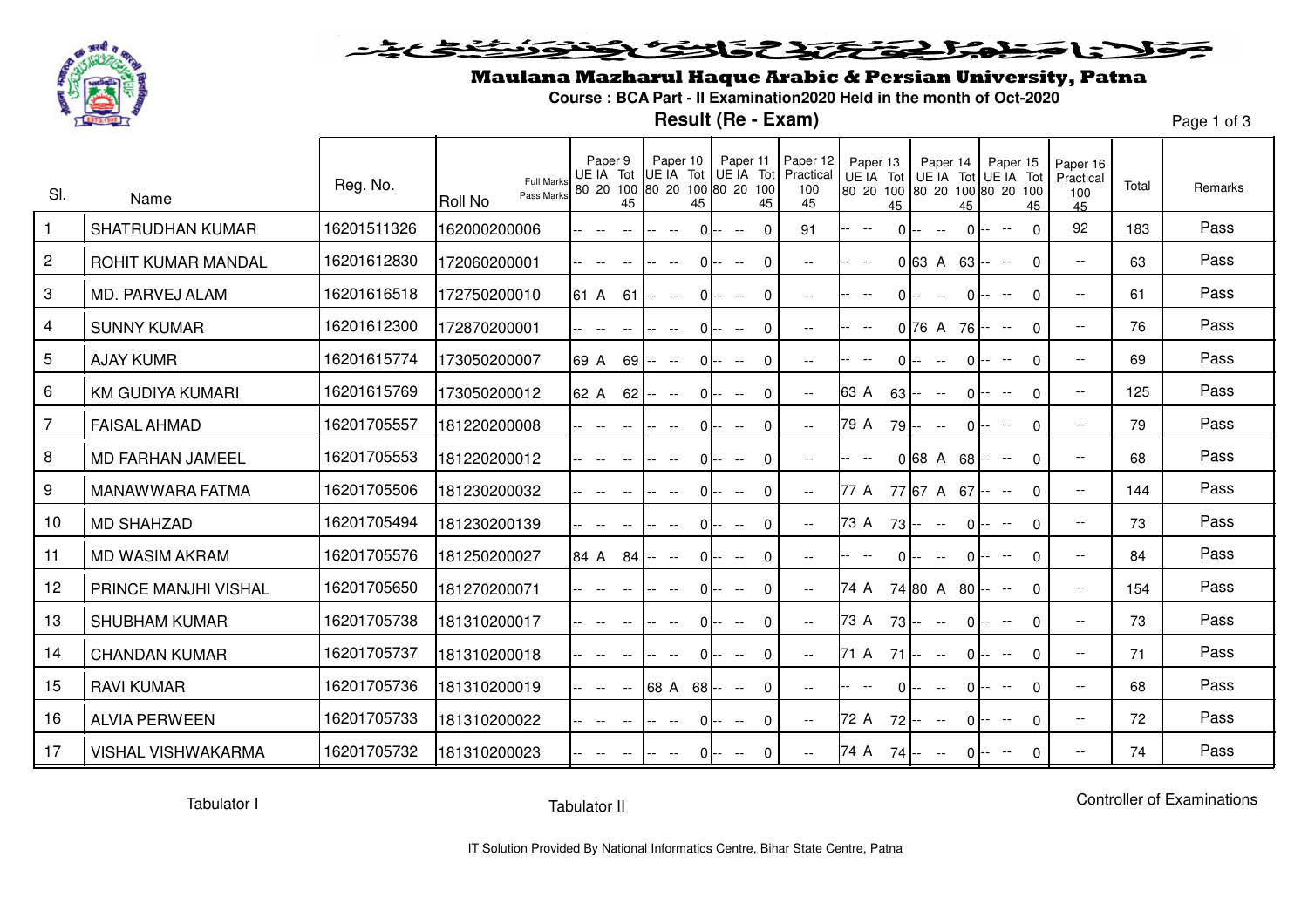

### وكنشخ عريد فلأناخط شاهد المختصر والتفكيف

# Maulana Mazharul Haque Arabic & Persian University, Patna

**Course : BCA Part - II Examination2020 Held in the month of Oct-2020**

**Result (Re - Exam)**

Page 2 of 3

| SI. | Name                  | Reg. No.    | <b>Full Marks</b><br>Pass Marks<br><b>Roll No</b> | Paper 9<br>UE IA Tot<br>80 20 100<br>45 | Paper 10<br>UE IA Tot UE IA Tot Practical<br>80 20 100 80 20 100<br>45 | Paper 11 Paper 12<br>45                                    | 100<br>45                                             | Paper 13<br>80 20 100 80 20 100 80 20 100<br>45 | Paper 14<br>UE IA Tot UE IA Tot UE IA Tot<br>45 | Paper 15<br>45                                                 | Paper 16<br>Practical<br>100<br>45 | Total | Remarks |
|-----|-----------------------|-------------|---------------------------------------------------|-----------------------------------------|------------------------------------------------------------------------|------------------------------------------------------------|-------------------------------------------------------|-------------------------------------------------|-------------------------------------------------|----------------------------------------------------------------|------------------------------------|-------|---------|
| 18  | <b>ABHISHEK KUMAR</b> | 16201705728 | 181310200026                                      | - --                                    | ΩI<br>$-$                                                              | $\Omega$<br>$\hspace{0.1mm}-\hspace{0.1mm}-\hspace{0.1mm}$ | $\hspace{0.05cm} - \hspace{0.05cm} - \hspace{0.05cm}$ | 78 A<br>78 <b>--</b>                            | $\Omega$<br>$\overline{\phantom{a}}$            | $\Omega$<br>$\hspace{0.1mm}-\hspace{0.1mm}-\hspace{0.1mm}$     | $\overline{\phantom{a}}$           | 78    | Pass    |
| 19  | <b>AARAV MATHUR</b>   | 16201705727 | 181310200027                                      |                                         | 0                                                                      | $\Omega$<br>$\overline{\phantom{a}}$                       | $\overline{\phantom{a}}$                              | 73 A<br>$73 -$                                  | $\Omega$<br>$\overline{\phantom{a}}$            | $\Omega$<br>$\overline{\phantom{m}}$                           | $- -$                              | 73    | Pass    |
| 20  | <b>SAIFULLAH KHAN</b> | 16201705724 | 181310200029                                      |                                         | ΩI                                                                     | $\Omega$<br>$\overline{\phantom{a}}$                       | $--$                                                  | 42 11<br>53                                     | $\Omega$<br>$--$                                | $\Omega$<br>$-$                                                | $\overline{\phantom{a}}$           | 53    | Pass    |
| 21  | <b>UMANG RAJ</b>      | 16201705723 | 181310200030                                      |                                         |                                                                        | $\Omega$<br>$0 -$<br>$\sim$                                | $ -$                                                  | 65 A<br>65                                      | 0<br>$\overline{\phantom{a}}$                   | $\Omega$                                                       | $\overline{\phantom{a}}$           | 65    | Pass    |
| 22  | <b>SHANTANU KUMAR</b> | 16201705826 | 181460200026                                      |                                         | ΩI                                                                     | $\Omega$                                                   | $\overline{\phantom{a}}$                              | 64 A<br>64 I                                    | 0<br>$\overline{\phantom{a}}$                   | $\mathbf{0}$                                                   | $\overline{\phantom{a}}$           | 64    | Pass    |
| 23  | <b>JEEBACHH KUMAR</b> | 16201705824 | 181460200028                                      |                                         | ΩI                                                                     | $\Omega$<br>$\sim$                                         | $\overline{\phantom{a}}$                              | 72 A<br>72 --                                   | 0                                               | $\mathbf{0}$                                                   | $\overline{\phantom{a}}$           | 72    | Pass    |
| 24  | <b>AMIR SOHAIL</b>    | 16201705823 | 181460200029                                      |                                         | ΩI<br>$-$                                                              | $\Omega$<br>$\overline{\phantom{a}}$                       | $\overline{\phantom{a}}$                              | 68 A<br>$68 -$                                  | 0<br>$\overline{\phantom{a}}$                   | $\mathbf 0$<br>$-$                                             | $- -$                              | 68    | Pass    |
| 25  | <b>ASHOK KUMAR</b>    | 16201705822 | 181460200030                                      |                                         | ΩI<br>$-$                                                              | $\Omega$<br>$\overline{\phantom{a}}$                       | $--$                                                  | 74 A<br>74 --                                   | 0<br>$\overline{\phantom{a}}$                   | $\mathbf{0}$                                                   | $\overline{\phantom{a}}$           | 74    | Pass    |
| 26  | <b>TANYA</b>          | 16201705821 | 181460200031                                      |                                         | ΩI<br>$-$                                                              | $\mathbf{0}$<br>$\overline{\phantom{a}}$                   | $\overline{\phantom{a}}$                              | 80 A<br>80 --                                   | 0<br>$\overline{\phantom{a}}$                   | $\Omega$                                                       | $\overline{\phantom{a}}$           | 80    | Pass    |
| 27  | NISHANT KUMAR SINGH   | 16201705820 | 181460200032                                      |                                         |                                                                        | $\mathbf{0}$<br>$\overline{\phantom{m}}$                   | $\overline{\phantom{a}}$                              | 72 A<br>$72 -$                                  | 0<br>$\overline{\phantom{a}}$                   | $\mathbf{0}$<br>$-$                                            | $\overline{\phantom{a}}$           | 72    | Pass    |
| 28  | <b>MINI BISWAS</b>    | 16201705838 | 181520200002                                      | 64 A<br>$64 -$                          | ΩI<br>$--$                                                             | $\mathbf 0$<br>$\overline{\phantom{a}}$                    | $- -$                                                 | 0                                               | $\Omega$                                        | $\Omega$                                                       | $ -$                               | 64    | Pass    |
| 29  | MD ALLAM              | 16201705843 | 181560200002                                      |                                         | Ωŀ                                                                     | $\Omega$<br>$\overline{\phantom{m}}$                       | $--$                                                  | 71 A                                            | 71 65 A 65                                      | $\mathbf{0}$<br>$\hspace{0.1mm}-\hspace{0.1mm}-\hspace{0.1mm}$ | $\overline{\phantom{a}}$           | 136   | Pass    |
| 30  | ANURAG CHOUDHARY      | 16201705940 | 181690200050                                      | 65 A<br>65                              | $\overline{\phantom{a}}$                                               | $\Omega$<br>0 I--<br>$\overline{\phantom{a}}$              | $\overline{\phantom{a}}$                              | 0                                               | 0<br>$-$                                        | $\mathbf{0}$                                                   | $\overline{\phantom{a}}$           | 65    | Pass    |
| -31 | <b>ZEBA PERWEEN</b>   | 16201706065 | 181720200004                                      |                                         | ΩI                                                                     | $\Omega$<br>$\overline{\phantom{m}}$                       | $--$                                                  | 71 A                                            | 71 70 A 70 --                                   | $\mathbf{0}$                                                   | $\overline{\phantom{a}}$           | 141   | Pass    |
| 32  | <b>MD FURQUAN</b>     | 16201706094 | 181880200012                                      | - --                                    | 01<br>$-$                                                              | $\Omega$<br>$-$                                            | $- -$                                                 | 71 A<br>71 <b>-</b>                             | $\Omega$<br>$- -$                               | $\mathbf{0}$<br>$\overline{\phantom{a}}$                       | $\overline{\phantom{a}}$           | 71    | Pass    |
| 33  | <b>MAHBOOB ALAM</b>   | 16201706114 | 181900200066                                      | - --<br>$-$                             | ΩI<br>$--$                                                             | $\Omega$<br>$- -$                                          | $- -$                                                 | $-$                                             | $0 68$ A 68                                     | $\mathbf{0}$<br>$- -$                                          | $\overline{\phantom{a}}$           | 68    | Pass    |
| 34  | <b>RISHAV RAJ</b>     | 16201706176 | 181940200007                                      |                                         | $-$                                                                    | $\Omega$<br>$0 -$<br>$--$                                  | $\hspace{0.05cm} -\hspace{0.05cm} -\hspace{0.05cm}$   | 77 A                                            | 77 74 A 74 -- --                                | $\mathbf{0}$                                                   | $\overline{\phantom{m}}$           | 151   | Pass    |

Tabulator I